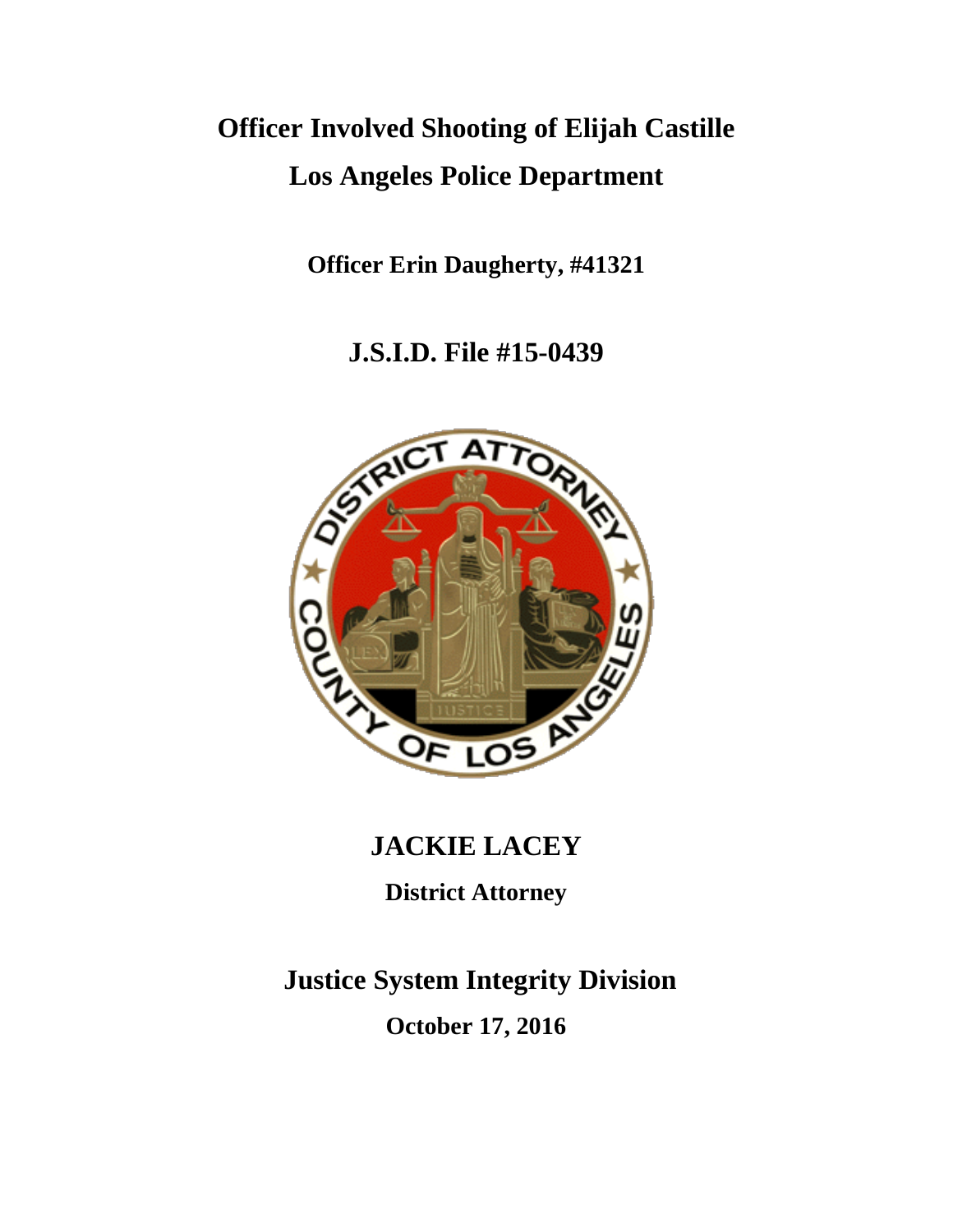#### **MEMORANDUM**

| TO:             | <b>COMMANDER ROBERT A. LOPEZ</b><br>Los Angeles Police Department<br>Force Investigation Division<br>100 West First Street, Suite 431<br>Los Angeles, California 90012 |
|-----------------|------------------------------------------------------------------------------------------------------------------------------------------------------------------------|
| FROM:           | <b>JUSTICE SYSTEM INTEGRITY DIVISION</b><br>Los Angeles County District Attorney's Office                                                                              |
| <b>SUBJECT:</b> | Officer Involved Shooting of Elijah Castille<br>J.S.I.D. File No. 15-0439<br>L.A.P.D. File No. F071-15                                                                 |
| DATE:           | October 17, 2016                                                                                                                                                       |

The Justice System Integrity Division of the Los Angeles County District Attorney's Office has completed its review of the August 22, 2015, non-fatal shooting of Elijah Castille by Los Angeles Police Department (LAPD) Officer Erin Daugherty. It is our conclusion that Officer Daugherty acted in lawful defense of another.

The District Attorney's Command Center was notified of the shooting on August 22, 2015, at approximately 1:35 a.m. The District Attorney Response Team (DART) responded and was given a briefing and a walk-through of the scene.

The following analysis is based on various reports submitted by Detectives Brandy Arzate and Peter Stone from the LAPD's Force Investigation Division. The compelled statement of Officer Daugherty was considered for purposes of this analysis.

#### **PROLOGUE**

l

On August 21, 2015, at approximately 5:30 p.m., Maureen Ward received a phone call from her adult son, Elijah Castille, age 20, who was living at the Facility in the City of Los Angeles.<sup>1</sup> Castille asked Ward if she would allow him to move back into her apartment at Street in the City of Los Angeles. Ward explained to Castille that he could not return to her apartment and ended their telephone conversation.

Ward later received a call from Jerrhonda Holman, the administrator of the residential care facility, who informed her that Castille had left the facility and was likely in route to her apartment. At approximately 9:00 p.m., Castille arrived at Ward's apartment, entered, laid down

<sup>&</sup>lt;sup>1</sup> According to Ward, Castille was diagnosed with Asperberger's syndrome when he was 5 years old. Ward placed Castille into a group home after he became increasingly volatile and she could no longer care for him. On the date that Castile was shot, he weighed approximately 280 pounds and stood six feet, 2 inches tall.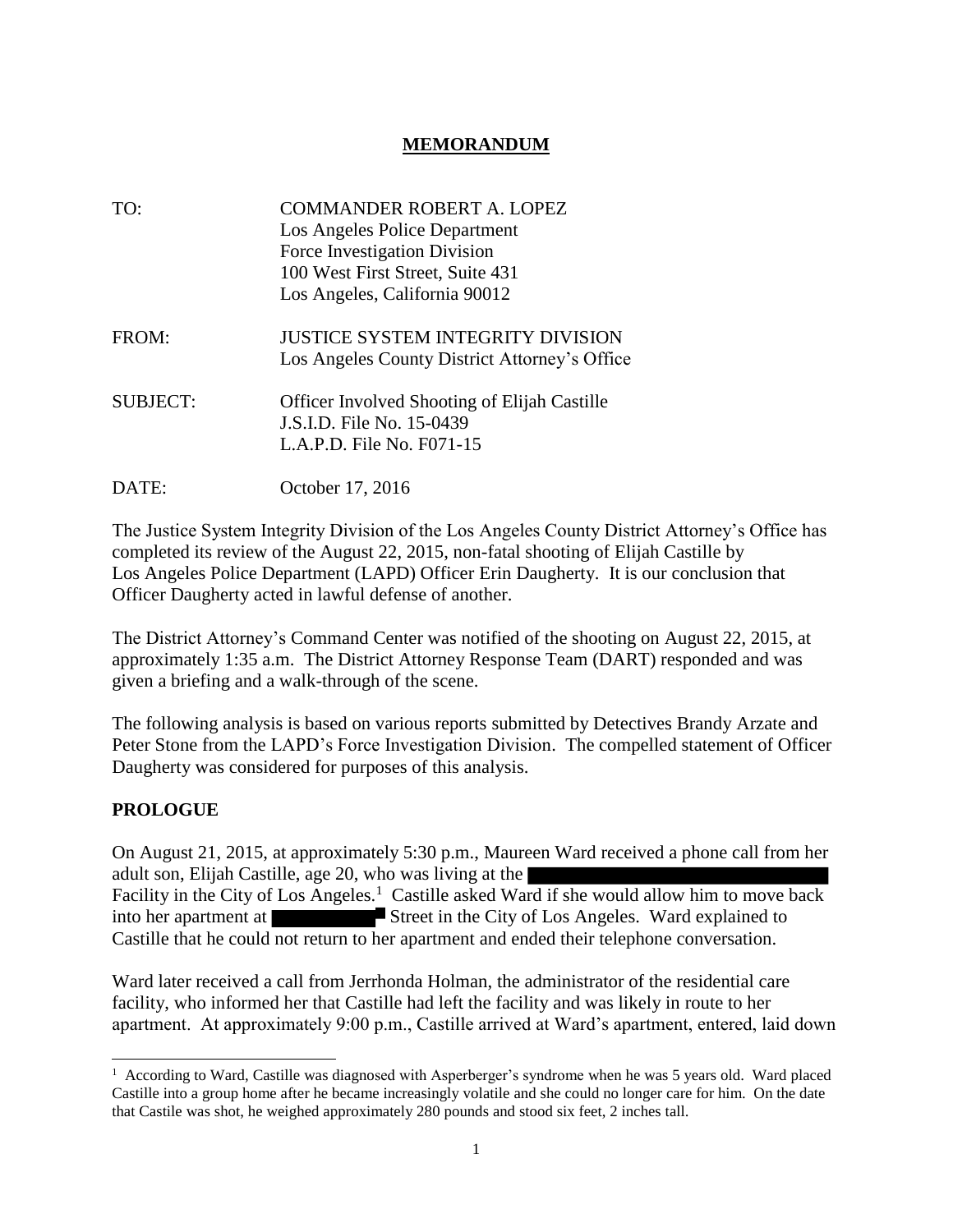on the living room couch and told Ward that he did not want to return to the group home where he was living. Subsequently, Holman contacted Ward to check on Castille's whereabouts. Holman learned that Castille was at Ward's apartment and arranged for employees from the group home to pick him up.

At approximately 11:30 p.m., Andrea Graham and Elloy Hemmans, two employees from the Holmans facility, arrived at Ward's apartment to escort Castille back to the residential care facility. When Graham woke Castille up as he slept on the couch, Castille suddenly stood up and punched Graham in the shoulder several times. Hemmans grabbed Castille and tried to stop the attack as Ward called out for Castille's brother Timothy, who was in his bedroom. Timothy helped calm Castille and persuaded him to sit on the couch. When the situation appeared to be stable, Timothy returned to his bedroom.

At approximately 11:45 p.m., Graham called LAPD to report that she was assaulted by Castille. Shortly after midnight on August 22, 2015, LAPD Officers Truong Nguyen and Edward Corpuz responded and met Ward and Graham on the northeast corner of West 29<sup>th</sup> Street and Walton Avenue where they interviewed the two women.<sup>2</sup> Ward informed the officers that she did not want Castille at her home and asked the officers to consider placing a "mental health hold" on her son. Graham reported the assault committed by Castille.

After speaking to Ward and Graham, Nguyen and Corpuz walked to Ward's apartment to contact Castille. Corpuz positioned himself on the elevated landing outside the apartment's security door while Nguyen stood several feet away at ground level diagonally to the front door as back up for his partner. Corpuz knocked on the door and watched as Castille approached the front security door holding his right hand behind his back. $3$ 

Castille opened the front security door and without warning threw a large kitchen knife at Nguyen who ducked to avoid being struck.<sup>4</sup> After throwing the knife, Castille closed the door, withdrew into the apartment and threw a rock in Corpuz's direction which struck the inside of the security door. Corpuz drew his service pistol and Nguyen unholstered his Taser. Through the screen security door, Corpuz saw that Castille had armed himself with another knife.<sup>5</sup>

Nguyen broadcast for back-up and took cover behind a tree near the north sidewalk of West 29<sup>th</sup> Street while Corpuz took cover behind a concrete post/pillar nearby. Both men watched the front door of Ward's apartment for any sign of Castille. Castille exited the apartment and walked towards Nguyen and Corpuz holding a knife. Corpuz ordered Castille to drop the knife and warned him that he would shoot him if he did not comply. Castille did not comply, twice told

 $\overline{a}$ <sup>2</sup> West  $29<sup>th</sup>$  Street runs east and west; the closest cross street to Ward's residence is Walton Avenue which runs north and south.

<sup>&</sup>lt;sup>3</sup> Ward's apartment has a see through front screen/security door and a wooden inner door. Because the screen security door is not solid, Corpuz was able to see into the apartment as Castille approached the front door.

<sup>4</sup> Ward was present and witnessed this event. According to Ward, Castille had never been violent or confrontational with any police officer prior to this date.

<sup>&</sup>lt;sup>5</sup> Castille's brother Timothy, who was inside the apartment, watched as Castille went to the kitchen and removed an object from the kitchen drawer; he also observed Castille throw a rock at the front door towards Corpuz.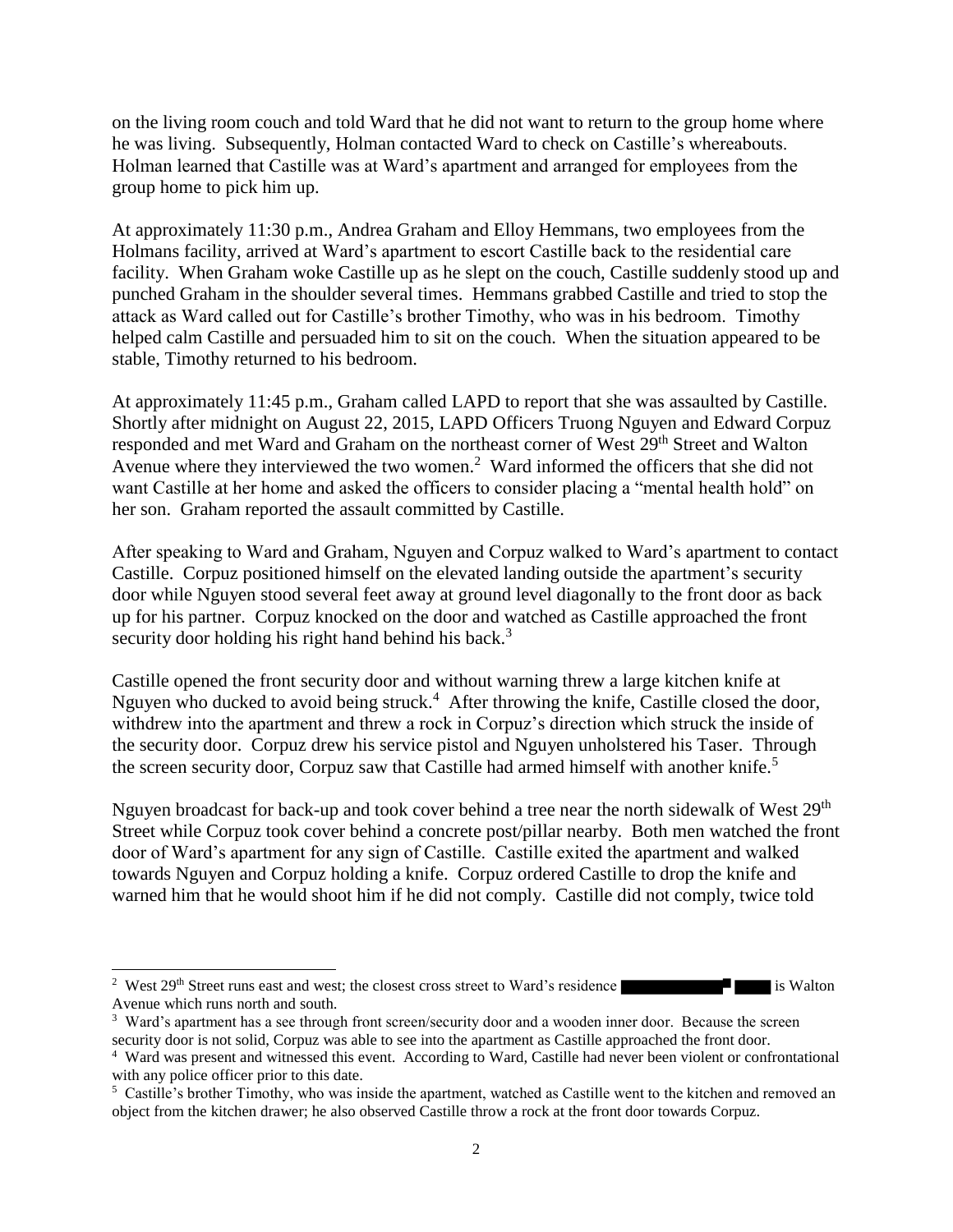Corpuz to shoot him and walked within approximately 15 feet of the officers.<sup>6</sup> Castille then pivoted away and used the apartment building walkway to access an east/west alley located north of Ward's apartment building where the officers could no longer see him.<sup>7</sup>

Nguyen broadcast that Castille was in the area and was armed with a knife. After broadcasting this warning, Nguyen, along with Corpuz, continued to monitor the area for Castille. Castille returned to the walkway and walked southbound towards Nguyen and Corpuz. Corpuz, who had relocated behind a squad car parked in front of Ward's apartment building, ordered Castille not to throw the knife in his hand and repeatedly told Castille to stop and drop his weapon. Castille did not comply and continued to press closer to the officers. When Castille was within approximately 15 feet of their position, Corpuz ordered Nguyen to shoot Castille with a "bean bag" shotgun that Nguyen had retrieved from their patrol vehicle. Before Nguyen could fire, Castille ran north away from the officers back towards the alley and out of sight.

Shortly thereafter, at approximately 12:13 a.m., Officers Lester Salguero and Erin Daugherty arrived at West 29th Street where they observed Corpuz and Nguyen in front of the location. Nguyen and Corpuz warned Daugherty and Salguero that Castille was armed with a knife and had run into the alley near the apartment building. Salguero unholstered his service pistol and, along with Daugherty, moved to the intersection of West 29<sup>th</sup> Street and Walton Avenue while Corpuz and Nguyen stayed at West 29<sup>th</sup> Street.

A few seconds later, Officers Domonic Sanchez and Elvira Valenzuela arrived at the location and parked their patrol car near the northwest corner of West 29<sup>th</sup> Street and Walton Avenue. Sanchez, Valenzuela, Daugherty and Salguero quickly took different positions at the intersection of West 29<sup>th</sup> Street and Walton in anticipation that Castille would return to the area.<sup>8</sup>

Moments later, Castille emerged from the alley north of Ward's apartment building holding a large knife and walked south on Walton Street.<sup>9</sup> Castille stopped momentarily and then ran directly towards Salguero and Valenzuela who had repositioned themselves to the middle of the intersection at West 29<sup>th</sup> Street and Walton Street.<sup>10</sup> Sanchez spotted a knife in Castille's hand and moved to the rear of his car to take cover. Salguero yelled at Castille to drop the knife in his

 $\overline{\phantom{a}}$ 

<sup>&</sup>lt;sup>6</sup> The in-car video recording system installed in Corpuz and Nguyen's patrol car did not capture any video of this exchange between the officers and Castille due to the fact that Castille was not within the video frame. However, the video system did capture audio of Castille twice telling the officers to shoot him.

<sup>&</sup>lt;sup>7</sup> The alley is located north of the building at **a** and runs east and west parallel to  $29<sup>th</sup>$  Street. Walton Avenue is accessible through the alley.

<sup>&</sup>lt;sup>8</sup> Salguero and Valenzuela stood in the middle of West 29<sup>th</sup> Street facing Walton Avenue and Daugherty positioned herself at the northeast corner of the intersection. Sanchez stood at the northwest corner of the intersection near the rear of his police vehicle which was parked next to the corner facing northeast towards Walton Avenue.

<sup>9</sup> Approximately 10 seconds elapsed from the time Sanchez and Valenzuela arrived at the location and the time that Castille emerged from the alley, ran towards the officers while holding a knife and was shot.

<sup>&</sup>lt;sup>10</sup> The video recording system installed in Sanchez and Valenzuela's patrol car captured Castille as he ran with the large knife in his hand south on Walton Avenue towards Salguero who is outside the picture frame. Because Castille was outside the frame of the recording system, the system did not capture video of him being shot. However, the recording system did capture audio of communications between some of the officers at the scene, the oral commands shouted at Castille to stop and drop the knife, the sound of a Taser activation and the sound of Daugherty firing one shot at Castille. The video captured Castille falling to the ground and screaming after he was shot. The video also shows Castille dropping a large knife.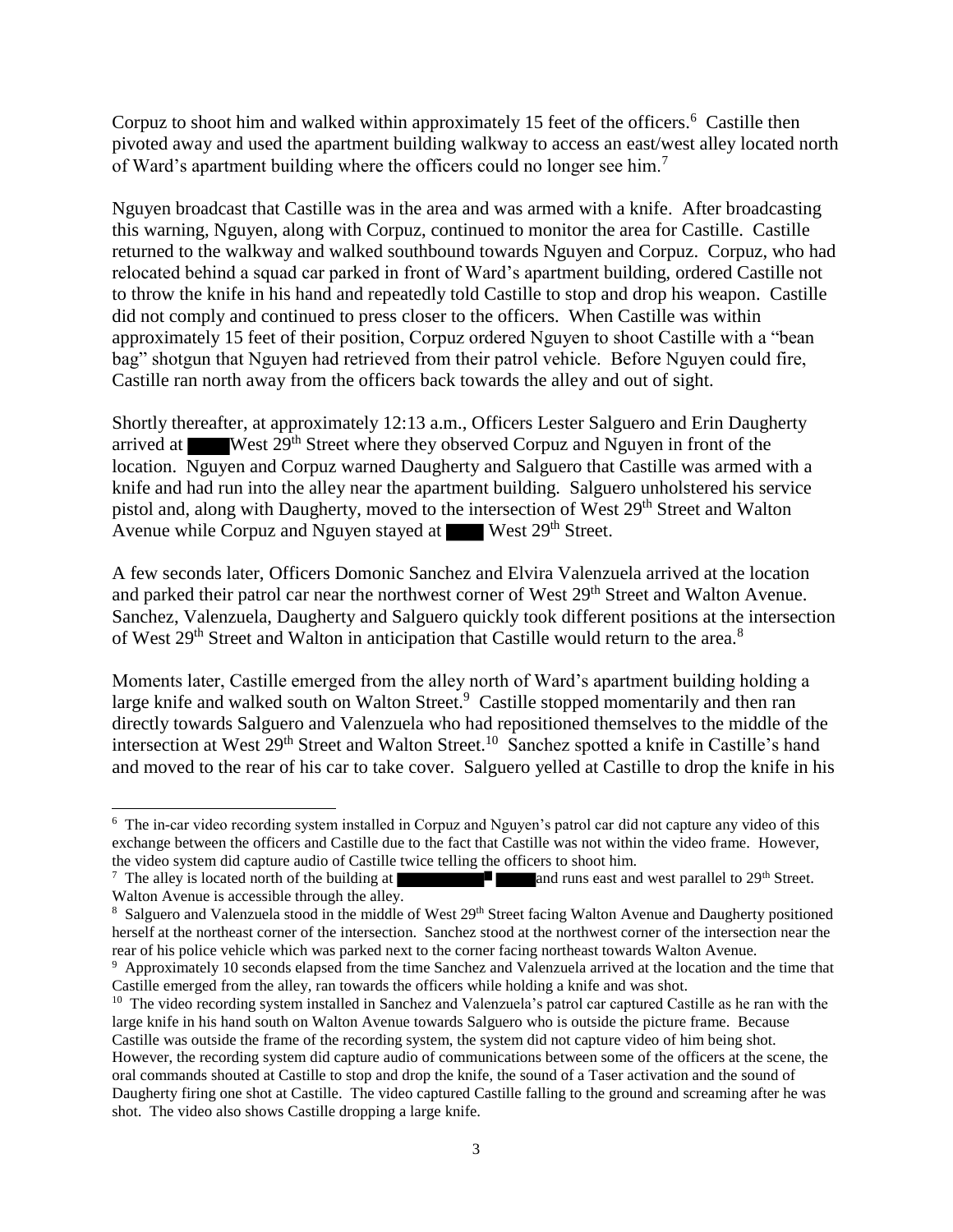hand.<sup>11</sup> Castille did not comply and continued advancing towards Salguero and Valenzuela as Salguero repeatedly ordered him to drop the knife and backed away towards his patrol vehicle. Valenzuela aimed her Taser at Castille, fired but missed. Castille continued running quickly towards Salguero pointing the knife forward towards Salguero. Daugherty, who was near the northeast corner of Walton and West 29<sup>th</sup> Street, fired one shot at Castille

 $1<sup>12</sup>$  Castille was struck in the right leg above his right

Castille fell to the ground and dropped the knife he had been holding.<sup>13</sup> As Castille lay in the middle of Walton Street, he waved his right hand back and forth and tucked his left hand under his body as Salguero repeatedly ordered him to raise his hands and make them visible to the officers at the scene. Salguero approached Castille and kicked the knife out of his reach as Valenzuela stood ready with her Taser and Nguyen stood ready with a beanbag shotgun.

knee.

Castille initially resisted the officers' efforts to handcuff him but shortly thereafter complied. Personnel from the LAPD's Forensic Science Division (FSD) responded to the location and recovered a knife near the area that Castille was shot. Two additional knives were recovered, one from the ground near the walkway outside Ward's apartment and one from the ground near the walkway adjacent to the building apartment entry gateway. One rock was recovered from inside Ward's apartment next to the screen door and three rocks were recovered which Castille had in his pants pockets at the time he was shot.<sup>14</sup>

Castille was transported to the California Hospital where he received treatment for a single gunshot wound to his leg.

On August 22, 2015, Castille spoke to LAPD investigators. Castille admitted he punched Graham several times and also told investigators that he threw two knives and rocks at the police officers who responded to his mother's apartment.<sup>15</sup> Castille further told the investigators that he did not comply with orders to stop and drop the knife he was holding before he was shot.

The rocks were later recovered and booked into evidence.

<sup>15</sup> Though Castille stated he threw two knives at police officers, neither Corpuz nor Nguyen had any recollection of Castille throwing more than one knife. However, two knives were recovered from the walkway area outside of

 $\overline{\phantom{a}}$ <sup>11</sup> The in car video recorder installed in Daugherty and Salguero's patrol car indicates that it was approximately 12:14 a.m. and 18 seconds when Salguero ordered Castille repeatedly to drop the knife he was holding. The officer involved shooting occurred approximately 4 seconds later at approximately 12:14 a.m and 22 seconds. Daugherty and Salguero, who arrived at approximately 12:13 a.m. and 56 seconds, had been at the location less than thirty seconds before Castille ran at Salguero with the knife and was shot.

 $12$  The evidence reviewed, including witness statements, indicates that Daugherty was anywhere from five to seventeen feet away from Castille when she fired her weapon.

<sup>&</sup>lt;sup>13</sup> Witness Roberto Chavez, a resident of the area, told investigators that Castille was unarmed and was shot as he held his hands up. However, Witness Amanda Robbins, a resident of an apartment building on the corner of 29<sup>th</sup> Street and Walton Avenue, witnessed the events leading to the shooting of Castille from her second floor bedroom window and stated that she saw Castille running at the LAPD officers with a knife in his hand. She also heard an officer repeatedly order Castille to drop the knife he was holding. Robbin's statement, in addition to Castille's own admission that he ran at officers with a knife and failed to comply with orders to stop, directly contradict Chavez's assertion that Castille was shot while he was holding his hands up and was unarmed. In car video from LAPD patrol cars at the location also contradicts Chavez's statement. 14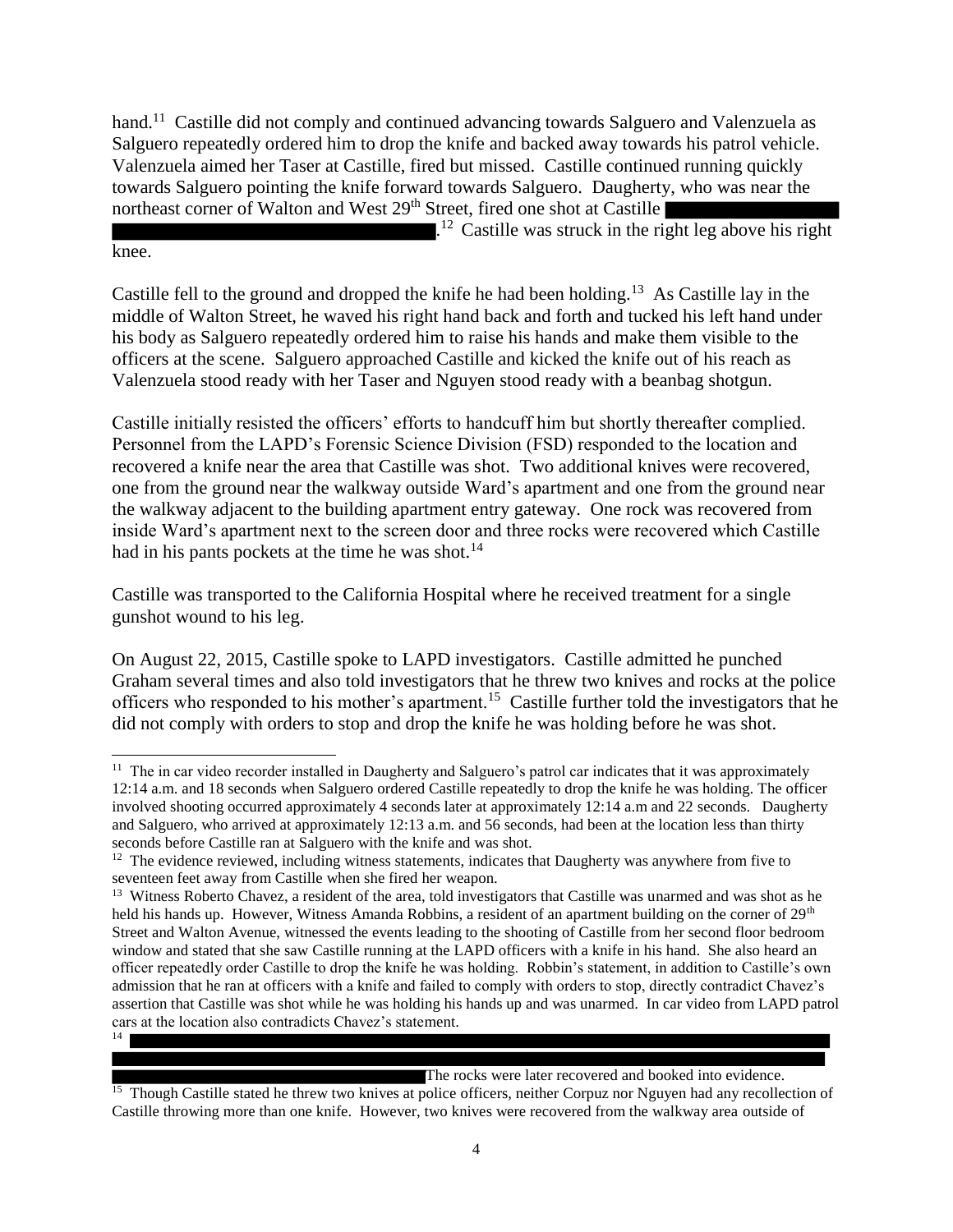On August 25, 2015, in Los Angeles Superior Court case BA439222, Castille was charged with two counts of assault with a deadly weapon on a peace officer in violation of Penal Code section 245(c) and one count of battery in violation of Penal Code section 242. On February 24, 2016, Castille pled no contest to one count of assault with a deadly weapon on a peace officer and was sentenced to one year county jail and was placed on three years formal probation.

### **CONCLUSION**

The use of deadly force in self-defense or in the defense of another is justifiable if the person claiming the right actually and reasonably believed the following: (1) that he or someone else was in imminent danger of being killed or suffering great bodily injury; (2) that the immediate use of force was necessary to defend against that danger; and (3) that he used no more force than was reasonably necessary to defend against that danger. See, *CALCRIM No. 505*.

The test for whether an officer's actions were objectively reasonable is "highly deferential to the police officer's need to protect himself and others." *Munoz v. City of Union City* (2004) 120 Cal.App.4th 1077, 1102. Reasonableness of force used by an officer depends on the facts and circumstances of each particular case, including the severity of the crime at issue, whether the suspect poses an immediate threat to the safety of the officers or others, and whether he is actively resisting arrest or attempting to evade arrest by flight. *Graham v. Connor* (1989) 490 U.S. 386, 396. "The reasonableness of the particular force used must be judged from the perspective of a reasonable officer on the scene, rather than with the 20/20 vision of hindsight." *Id.* "The calculus of reasonableness must embody allowance for the fact that police are often forced to make split-second judgments—in circumstances that are tense, uncertain, and rapidly evolving—about the amount of force that is necessary in a particular situation." *Id.* at 396-97.

In California, the evaluation of the reasonableness of a police officer's use of deadly force employs a reasonable person acting as a police officer standard. *[People v. Mehserle](https://advance.lexis.com/api/document/collection/cases/id/55V4-VH01-F04B-N0PT-00000-00?context=1000516)*, (2012) 206 [Cal. App. 4th 1125, 1146 \(](https://advance.lexis.com/api/document/collection/cases/id/55V4-VH01-F04B-N0PT-00000-00?context=1000516)holding that California law "follows the objective 'reasonable person' standard—the trier of fact is required to evaluate the conduct of a reasonable person in the defendant's position [citations omitted] . . . the jury should consider all relevant circumstances surrounding the defendant's conduct. This enables the jury to evaluate the conduct of a reasonable person functioning as a police officer in a stressful situation—but this is not the same as following a special 'reasonable police officer' standard.")

The evidence presented in this case shows that Officer Daugherty reasonably believed that Elijah Castille posed a significant threat of death or serious physical injury to another before she fired her service weapon.

Prior to LAPD officers arriving at the scene, Castille assaulted Andrea Graham by punching her several times. Castille's assaultive conduct continued when he threw a knife at Nguyen and a large rock at Corpuz when they responded to Ward's apartment to investigate Graham's

 $\overline{\phantom{a}}$ Ward's apartment. It is unclear whether both officers were unaware that Castille had thrown a second knife while they took cover or whether Castille dropped the second knife in the walkway area during the time that he was evading the officers. Castille also stated that he threw four rocks at officers but Corpuz reported that Castille only threw one rock at him. No other officer reported being assaulted by Castille with a rock.